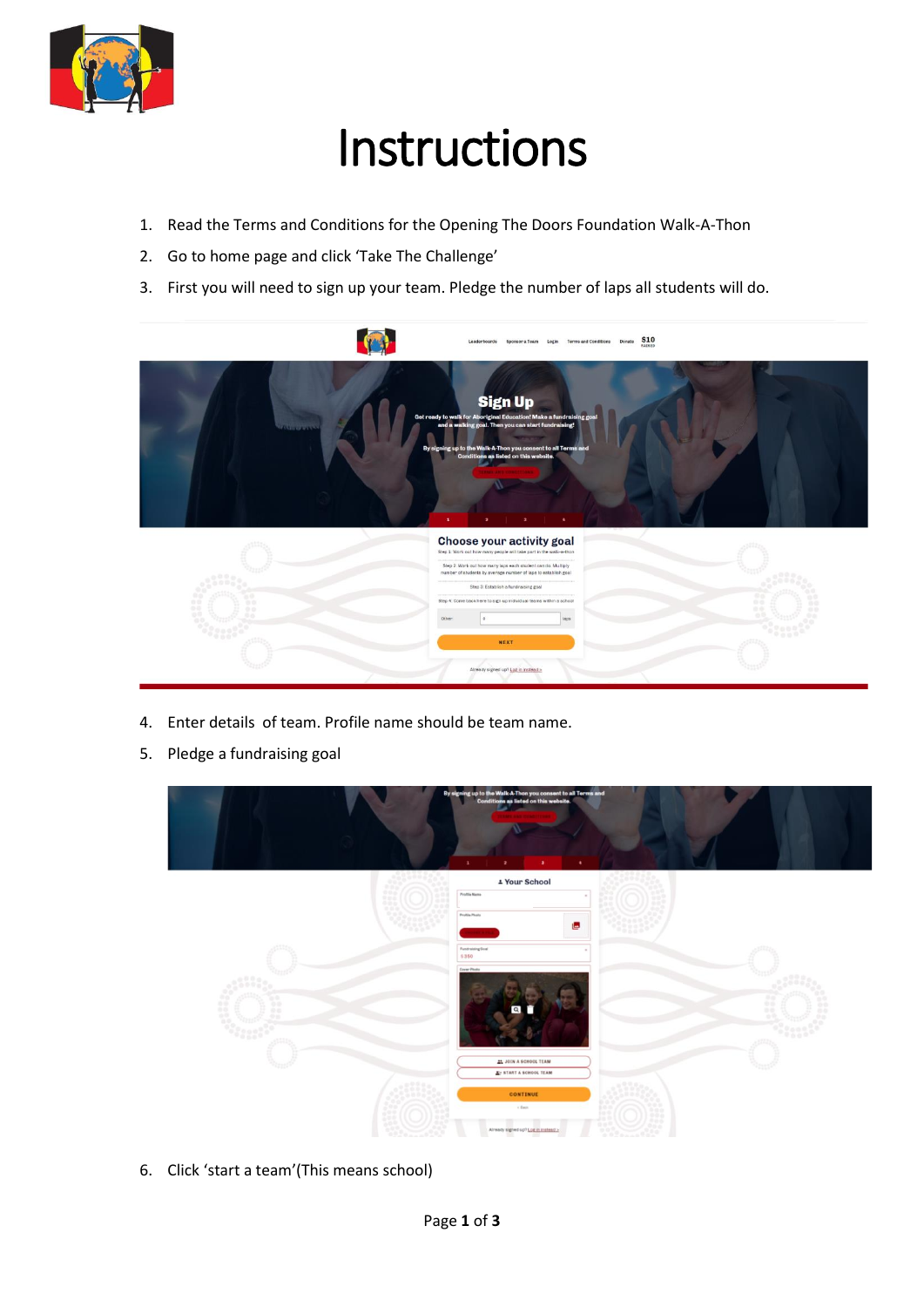

| -4                             |                                                                                                                                                                                                                                                                                                                                                                             |  |
|--------------------------------|-----------------------------------------------------------------------------------------------------------------------------------------------------------------------------------------------------------------------------------------------------------------------------------------------------------------------------------------------------------------------------|--|
| <b><i><u>COURSERVE</u></i></b> | <b>Sign Up</b><br>Get ready to walk for Aboriginal Education! Make a fundraising goal<br>and a walking goal.<br>Sign up as a school or team. You can join a larger team after. All we<br>need is your name, email, and some other key details then we'll take<br>you to your fundraising dashboard.<br>$\mathbf{a}$<br>$\overline{\mathbf{2}}$<br>$\mathbf{1}$<br>$\pmb{a}$ |  |
|                                | * Your Profile                                                                                                                                                                                                                                                                                                                                                              |  |
|                                | Profile Name                                                                                                                                                                                                                                                                                                                                                                |  |
|                                | -------------<br>Profile Photo<br>بعا                                                                                                                                                                                                                                                                                                                                       |  |
|                                | <b>HOORE A FILI</b>                                                                                                                                                                                                                                                                                                                                                         |  |
|                                | Why are you fundraising?                                                                                                                                                                                                                                                                                                                                                    |  |

7. You will be taken to the dashboard

| This is an example<br><b>Di Asiah</b><br><b>Example</b><br>resource that will help<br>Resource<br>your fundraisers<br><b><i>L</i></b> DOWNLOAD | Thi<br>P61<br>yoi.<br>There are no activities recorded yet. | <b>My Activity</b>                                                                            |                                                                           |
|------------------------------------------------------------------------------------------------------------------------------------------------|-------------------------------------------------------------|-----------------------------------------------------------------------------------------------|---------------------------------------------------------------------------|
|                                                                                                                                                |                                                             |                                                                                               |                                                                           |
|                                                                                                                                                |                                                             |                                                                                               |                                                                           |
|                                                                                                                                                |                                                             | <b>ADD ACTIVITY</b>                                                                           |                                                                           |
| <b>Download your QR Code</b><br>fundraising page.<br><b>+ DOWNLOAD</b>                                                                         | <b>MY PROFILE</b>                                           | <b>MY TEAM</b>                                                                                |                                                                           |
|                                                                                                                                                |                                                             |                                                                                               |                                                                           |
| You have no donations                                                                                                                          |                                                             |                                                                                               |                                                                           |
|                                                                                                                                                |                                                             | Download a handy QR code to print out<br>and make it easy for people to find your<br>Newest v | So far you've raised<br><b>SPONSOR YOURSELF</b><br><b>Share your page</b> |